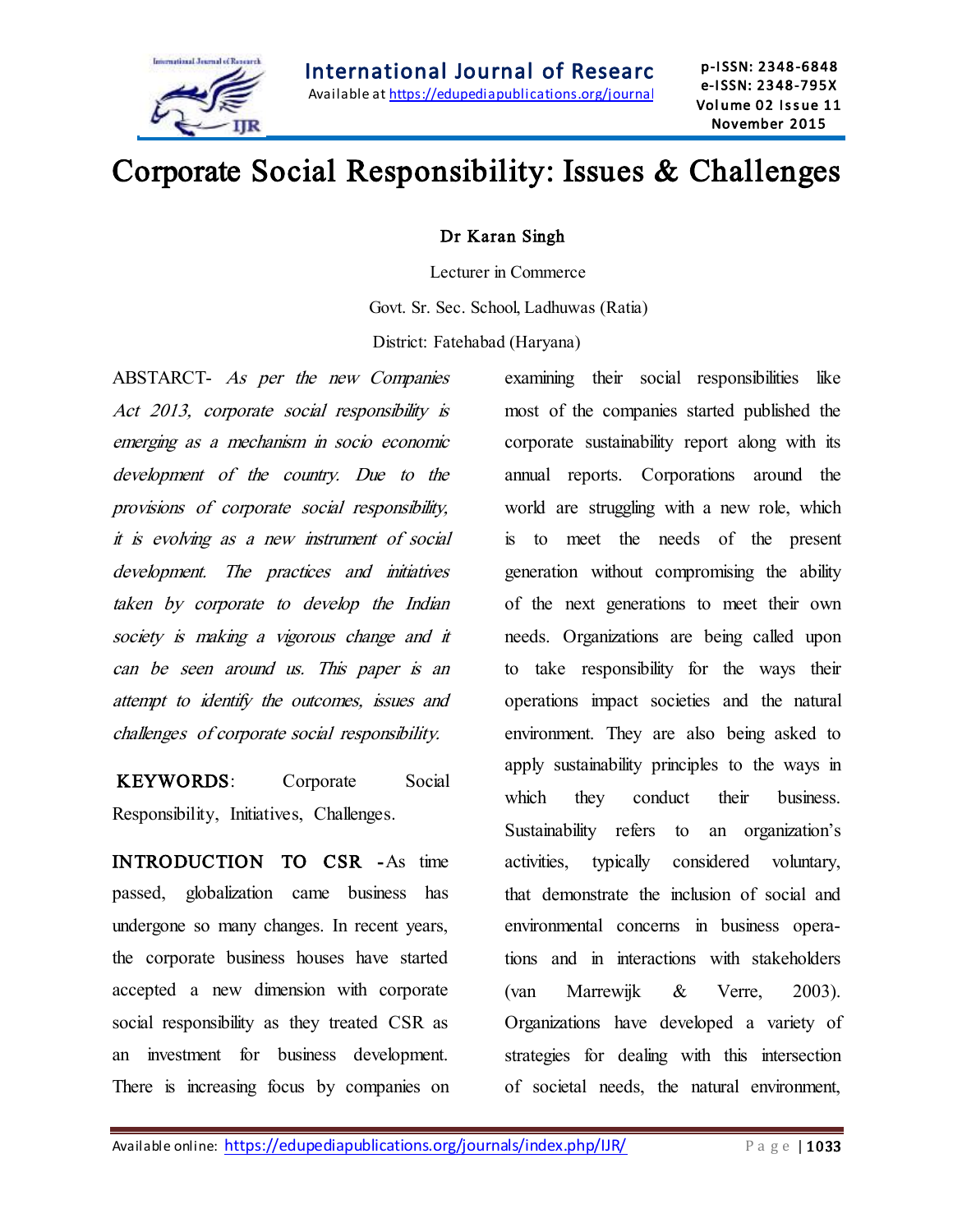

and corresponding business imperatives. Organizations can also be considered on a developmental continuum with respect to how deeply and how well they are integrating social responsibility approaches into both strategy and daily operations worldwide. At one end of the continuum are organizations that do not acknowledge any responsibility to society and the environment. And on the other end of the continuum are those organizations that view their operations as having a significant impact as well as reliance on society at the economic, social, and ecological levels, thus resulting in a sense of responsibility beyond the traditional boundaries of the organization. Most organizations can be placed somewhere in between.

Corporate responsibility or sustainability is therefore a prominent feature of the business and society literature, addressing topics of business ethics, corporate social performance, global corporate citizenship, and stakeholder management. Management education can be an important source of new ideas about shifting toward an integrated rather than fractured knowledge economy, but this means also that the role and meaning of socially responsible leadership needs to be updated. Much further research is needed to create a clearer understanding of what is required, both in leadership itself and in the field of leadership development.

RESEARCH METHODOLOGY: The research paper is an attempt of exploratory research, based on the secondary data sourced from journals, magazines, articles and media reports.

#### REVIEW OF LITERATURE:

- **Khan and Atkinson (1987)** conducted a comparative study on the managerial attitudes to social responsibility in India and Britain. The study shows that most of the Indian executives agreed CSR as relevant to business and felt that business has responsibilities not only to the shareholders and employees but also to customers, suppliers, society and to the state.
- A Survey by TERI Europe and ORG-MARG (2001) in several cities in India revealed that more than 60% of the people felt that the companies should be held responsible for bringing down the gap between rich and poor, reducing human rights abuses, solving social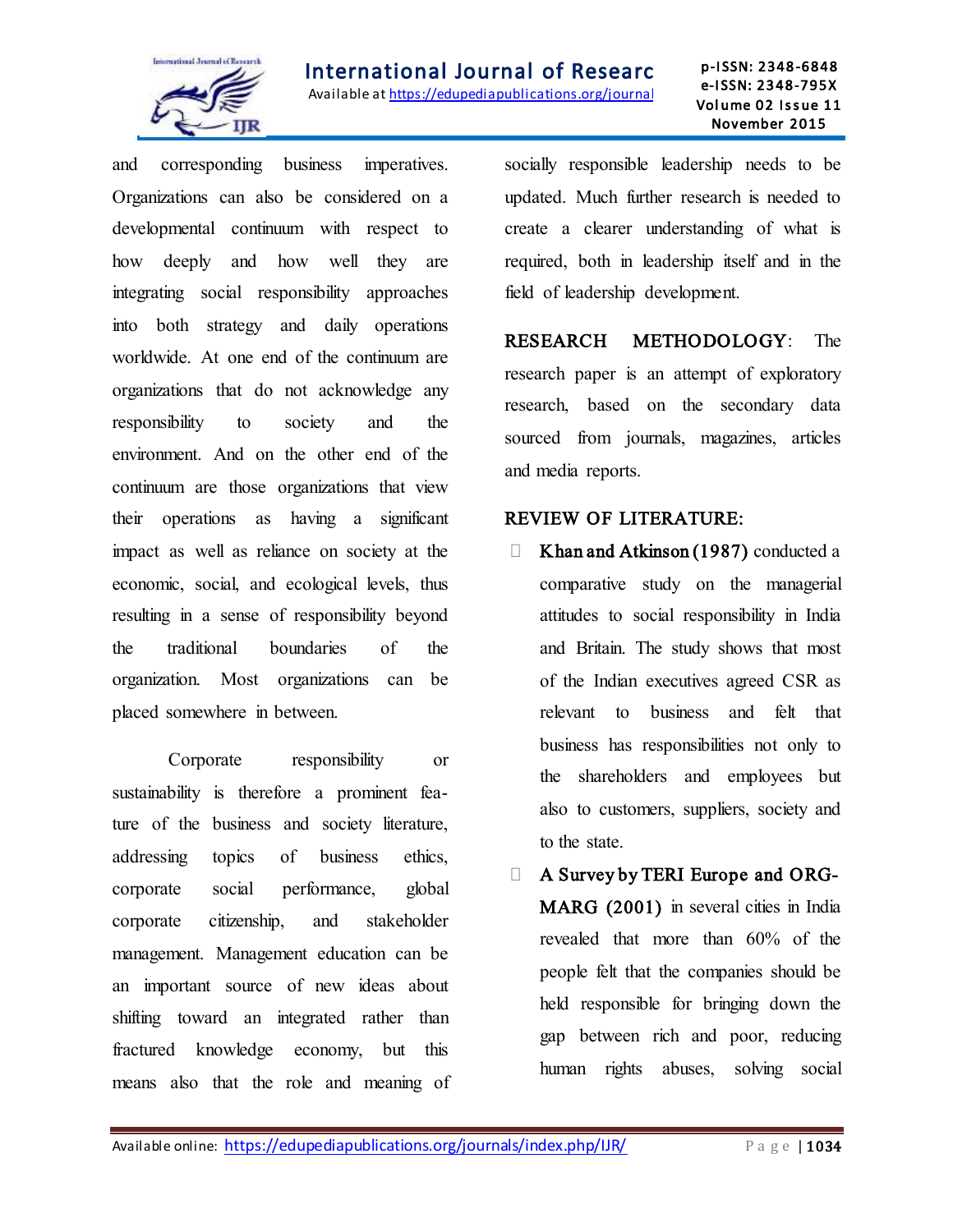

#### p-I SSN: 2348 -6848 e-I SSN: 2348-795X Volume 02 Issue 11 November 2015

problems and increasing economic stabilities.

- Centre for social markets (2003) conducted a study in which it was found that social responsibility is seen to be an important business issue within the sample firms, irrespective of firm size, age, sector, location, primary purpose or legal status.
- Arora and Puranik (2004) reviewed contemporary CSR trends in India concluding that the corporate sector in India benefitted immensely from liberalization and privatisation process, its transition from philanthropic mindsets to CSR has been lagging behind its impressive financial growth.
- $\Box$  Verma and Chauhan (2007) found that roads, pollution and power are the major concern of corporate CSR activities as compared to least concern area which is communication and education

BUSINESS AND SOCIETY: CSR is also called corporate conscience, corporate citizenship, social performance or sustainable responsible business. CSR is the responsiveness of the business organisation towards the society.

The term Corporate Social Responsibilities came in to common use in the late 1960s and early 1970s, after many multinationals corporations formed. CSR concept was used for the first time by an American economist Howard Bowen in 1953.During last 5 decades CSR has become an important and discussed instrument controlling how a corporation is treating its employees, environment and the society itself.

CSR is becoming an increasingly important activity to business nationally and internationally. CSR activities are now being undertaken throughout the globe.

According to Keith Davis.' Corporate Social Responsibility is the obligation of the decision makers to take decisions to protect the interest and welfare of the society as a whole along with their own interest. Andrews has given a broader view when he observes " by social responsibility we mean the intelligent and objective concern for the welfare of the society that restrains individual and corporate behaviour from ultimately destructive activities , no matter how immediately profitable and leads in the direction of positive contributions to human betterment.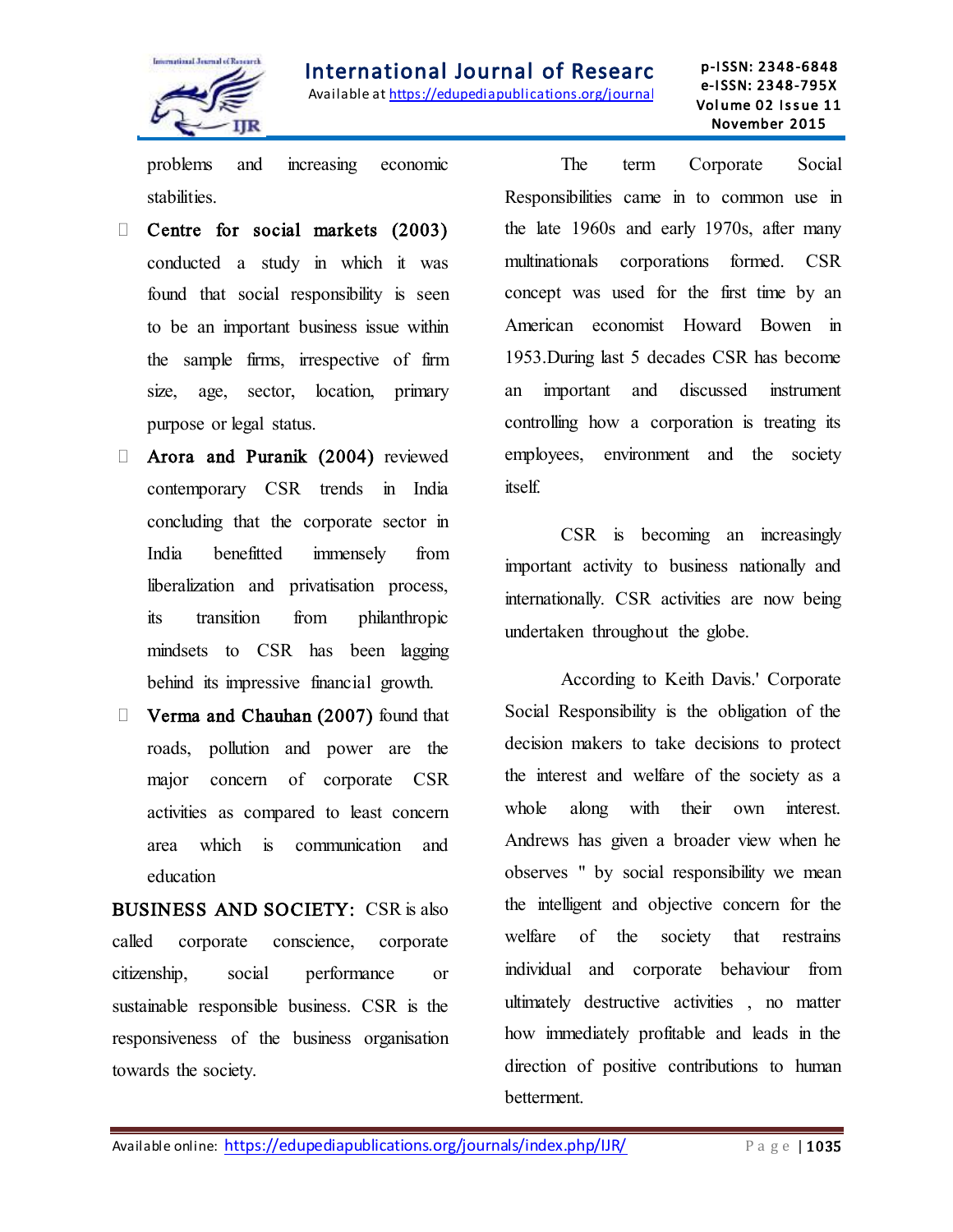

## ORGANIZATIONAL CHALLENGES AND LIMITATIONS : Companies face challenges and limitations as they

implement CSR. These usually relate either to political issues or to organizational-level concerns and are often embedded in culture. The complexity of operating in a global society places new demands on organizations and their leadership.

As the roles and responsibilities of government are being redefined and the boundaries between business and government become less clear, the literature shows that business leaders are facing a daunting array of challenges. In the new age of CSR, the needs of the stakeholders, consumers, employees, national as well as international regulators, watchdogs, NGOs, and activist groups have to be satisfied (Hatcher, 2002). Lewicka-Stralecka (2006) identifies the opportunities and limitations of CSR in the so-called countries of transformation, or Central and Eastern European countries.

## IMPLICATIONS OF CORPORATE SOCIAL RESPONSIBILITY:

1 The neutral and negative aspects of personal behaviour are as important as the positive. An individual manager may not

support a trade union but he has no right to destroy it.

2 CSR is an interpersonal and reciprocal relationship. Just as a company owes responsibility to towards social groups every social group in turn responsible to the company .It should develop attitudes and policies favourable to business.

3 Social obligations is a personal attitude. An organisation can discharge its social responsibility only through the individuals who manage and control it.

4 Social responsibility of a manager needs to be commensurate with his social power i.e power to influence the society.

5 The standards of social obligation can be fixed keeping in view social norms and expectations.

6 CSR is a continuing obligation. Any business enterprise remains responsible to society throughout its continued existence. An enterprise has to ensure at all times that its decisions and operations meet the needs and interest of society.

CORPORATE SOCIAL RESPONSIBILITY OF BUSINESS IN INDIA: In India business by and large does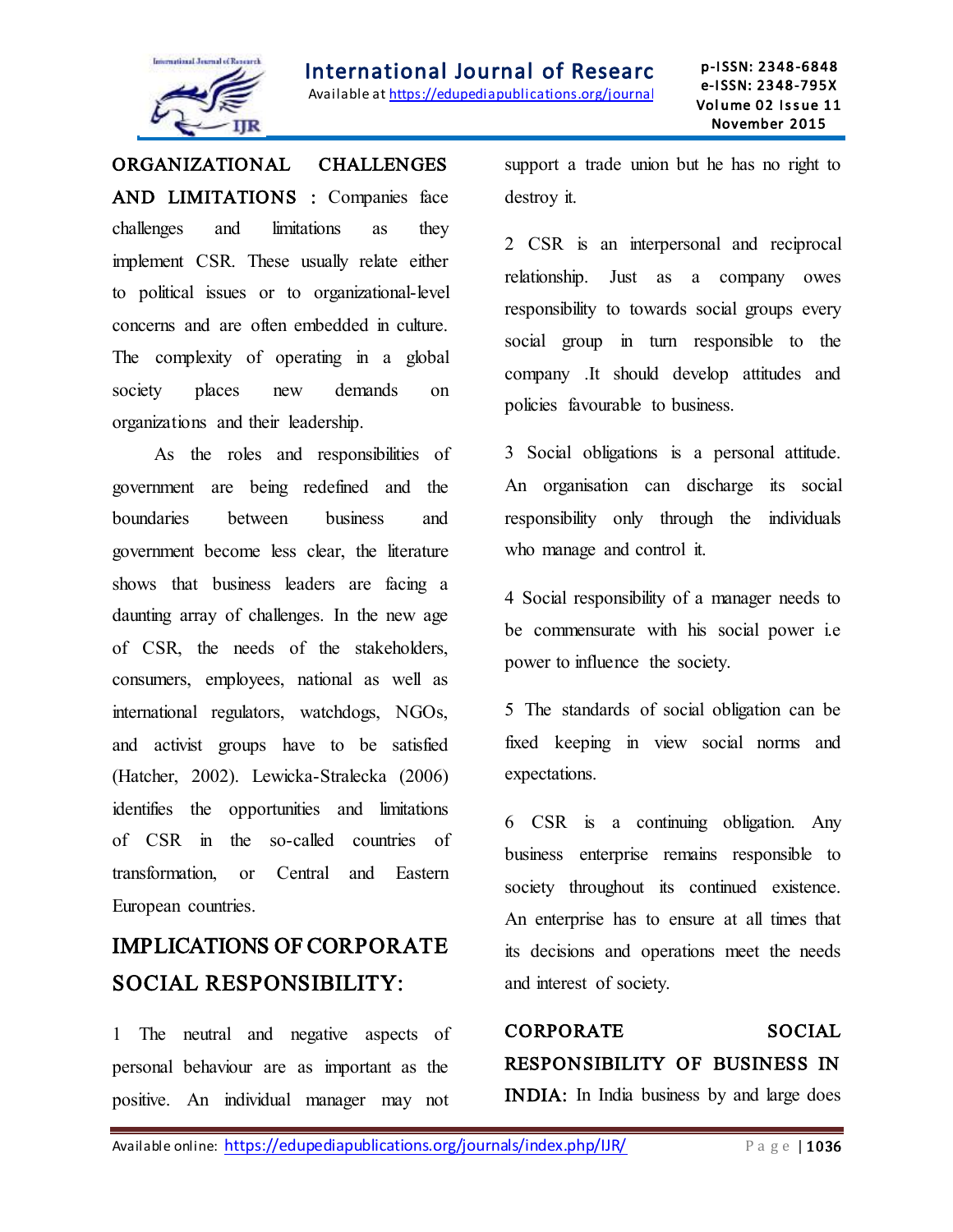

enjoy good public image. A few leading business houses have made significant contributions to the economic and social well being of the country. But instances of adulteration, hoarding, black marketing, and exploitation of workers, tax evasion and other anti social practices are very common. In order to ensure freedom of enterprise businessmen needs to be more responsible towards the society. The government industrial policy states that if industry acquires an increasing sense of social responsibility government can concentrate more on measures to help industry rather than to control it.

## HOW TO ENFORCE CORPORATE SOCIAL RESPONSIBILITY?

 STEPS TO BE TAKEN BY INDIAN BUSINESS HOUSES:-

- Legislative measures
	- (a) Corporate social responsibility clause to be specified by every big company in its Memorandum of Association.
	- (b) Representation of social groups in the Board of Directors and annual general meeting of a company.

(c) Social audit to judge the contribution of a company towards social welfare

Voluntary measures

(a) Law alone cannot make businessman socially responsible. So shareholders should form their associations and chambers of commerce should exercise effective control over company management.

(b) Consumers should form their associations to force the businessman to discharge their obligations.

(c) Trade associations should exercise effective control to prevent anti social practices among businessman.

(d) Business enterprise should develop an organisation culture conducive to the assumption and discharge of social responsibility.

## GUIDELINES FOR IMPLEMENTING CORPORATE SOCIAL PROGRAMMES:

- Planning for social performance implementation
	- $\overline{\phantom{a}}$  develop knowledge about environment in which the program will operate
	- $\overline{\phantom{a}}$  set realistic objectives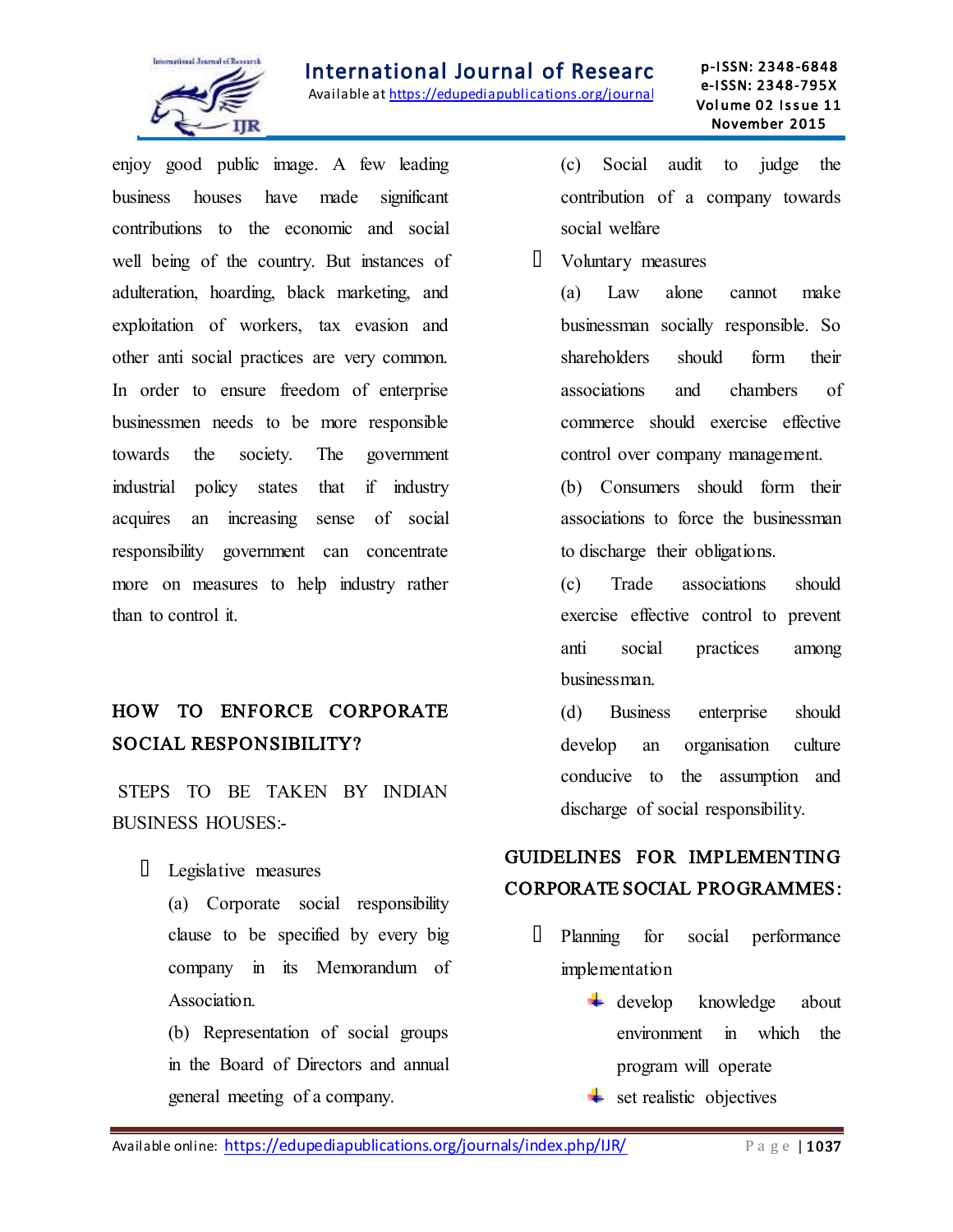

#### International Journal of Research

Available at https://edupediapublications.org/journal

p-I SSN: 2348 -6848 e-I SSN: 2348-795X Volume 02 Issue 11 November 2015

- 4 set time table for implementation of various types of programs
- $\downarrow$  provide for participation by lower level managers in the planning process
- Organising for social performance implementation
	- $\overline{\text{L}}$  where possible, delegate much of the planning function to staff specialist
	- $\overline{\phantom{a}}$  once planning is complete delegate authority for operation of program to line managers
	- $\downarrow$  hold line managers responsible for achieving goals of the program
- I Staffing for social performance implementation
	- $\overline{\phantom{a}}$  select appropriate staff personal to work with program
	- $\div$  replace line personnel who demonstrate they will not support program
- Leading and motivating for social performance implementation
	- + CEO must visibly support programs
- $\overline{\text{+}}$  communicate purposes and appropriate details of programs to employees
- $\overline{\phantom{a}}$  establish performance evaluation and reward system that provides for positive reinforcement
- Control for social performance implementation
	- $\qquad$  modify management information system to incorporate pertinent and timely information on social performance
	- $\div$  feed information into performance evaluation and planning system

LAW: Under the [Companies Act, 2013,](http://en.wikipedia.org/wiki/Companies_Act,_2013) any company having a net worth of rupees 500 crore or more or a turnover of rupees 1,000 crore or more or a net profit of rupees 5 crore or more should mandatorily spend 2% of their net profits per fiscal on CSR activities. The rules came into effect from 1 April 2014.

## STATUS OF CORPORATE SOCIAL RESPONSIBILITY IN INDIA: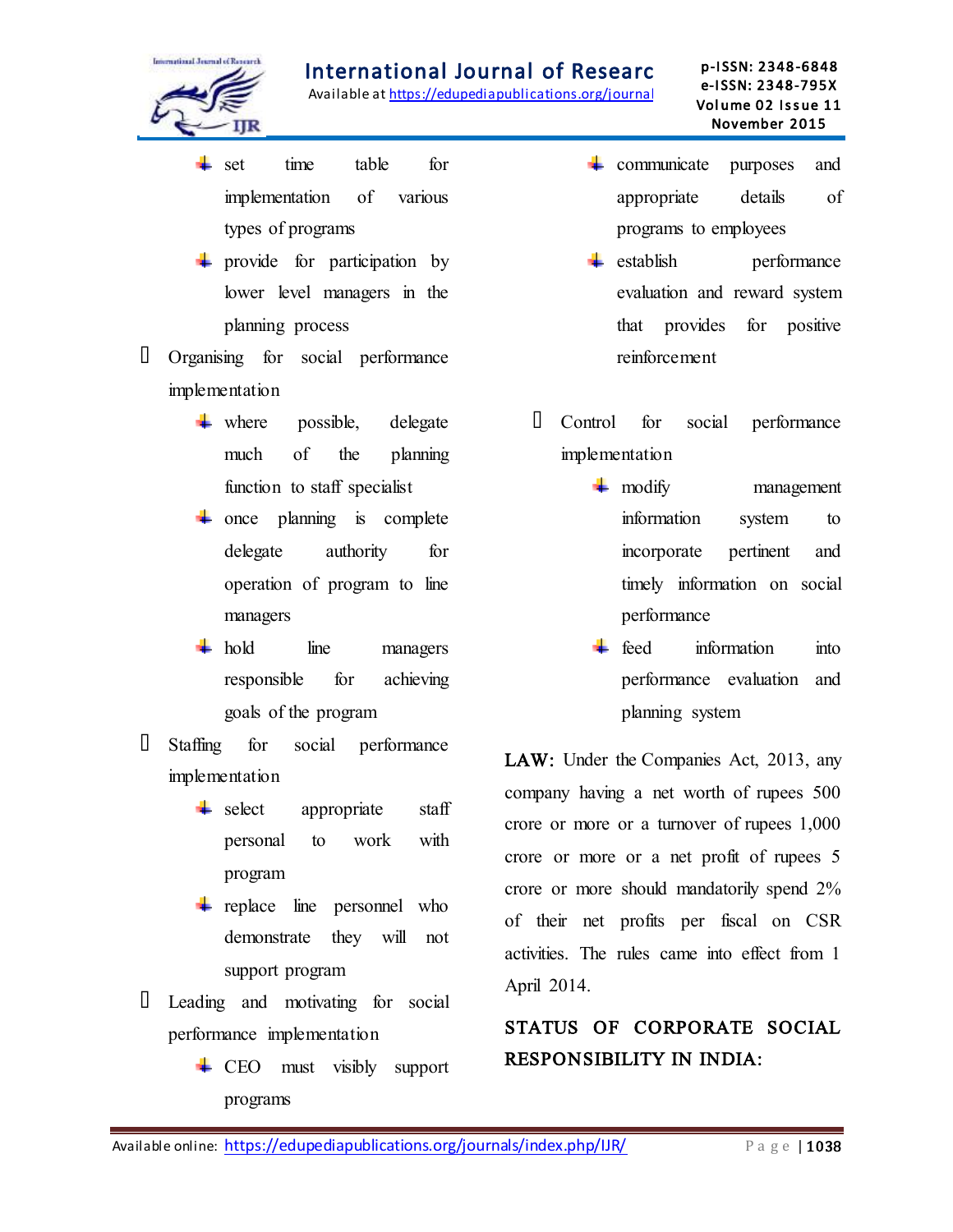

- About 36 percent of companies surveyed had some sort of policy on supporting social development
- $\Box$  Only 7 percent of the companies surveyed had a written policy
- Almost 60 percent of the companies with a policy had a person or department responsible for implementation
- Of the companies surveyed 46 percent were involved in development activities. These companies were mostly large and old companies
- Over 80 percent of companies were working with NGOs of which Rotary and Lions club received the largest mention. This means that NGO still has a minor mention in corporate social development initiatives.
- Cash donation was overwhelmingly the most preferred form of support
- Companies with a policy were significantly large providers

CONCLUSION: According to the emergent literature, there is a growing awareness that business needs to manage its relationship with the wider society. Corporate leaders are responsible for their corporations' impact on society and the natural environment beyond legal compliance and the liability of individuals. To the apprentice, this annotated bibliography offers a short but nevertheless deep introduction to the field. More experienced leaders can gain new perspectives on how to grow in their approach to sustainability and how to develop innovative business models in accord with the triple bottom line.

CSR is becoming a leading principle of top management and of entrepreneurs. The number of observations in research in this field clearly delineated models, leadership competencies, accountability, and structure of partnerships as well as organizational challenges and limitations and ethics. CSR clearly impacts our corporations, society, and educational organizations. Despite its complexities, the numerous sustainability initiatives point toward continued, positive impact. CSR policy should function as a built-in, selfregulating mechanism whereby businesses would monitor and ensure their adherence to law, ethical standards and international norms. In the recent years corporate business houses have substantially involved towards societal responsibilities. Companies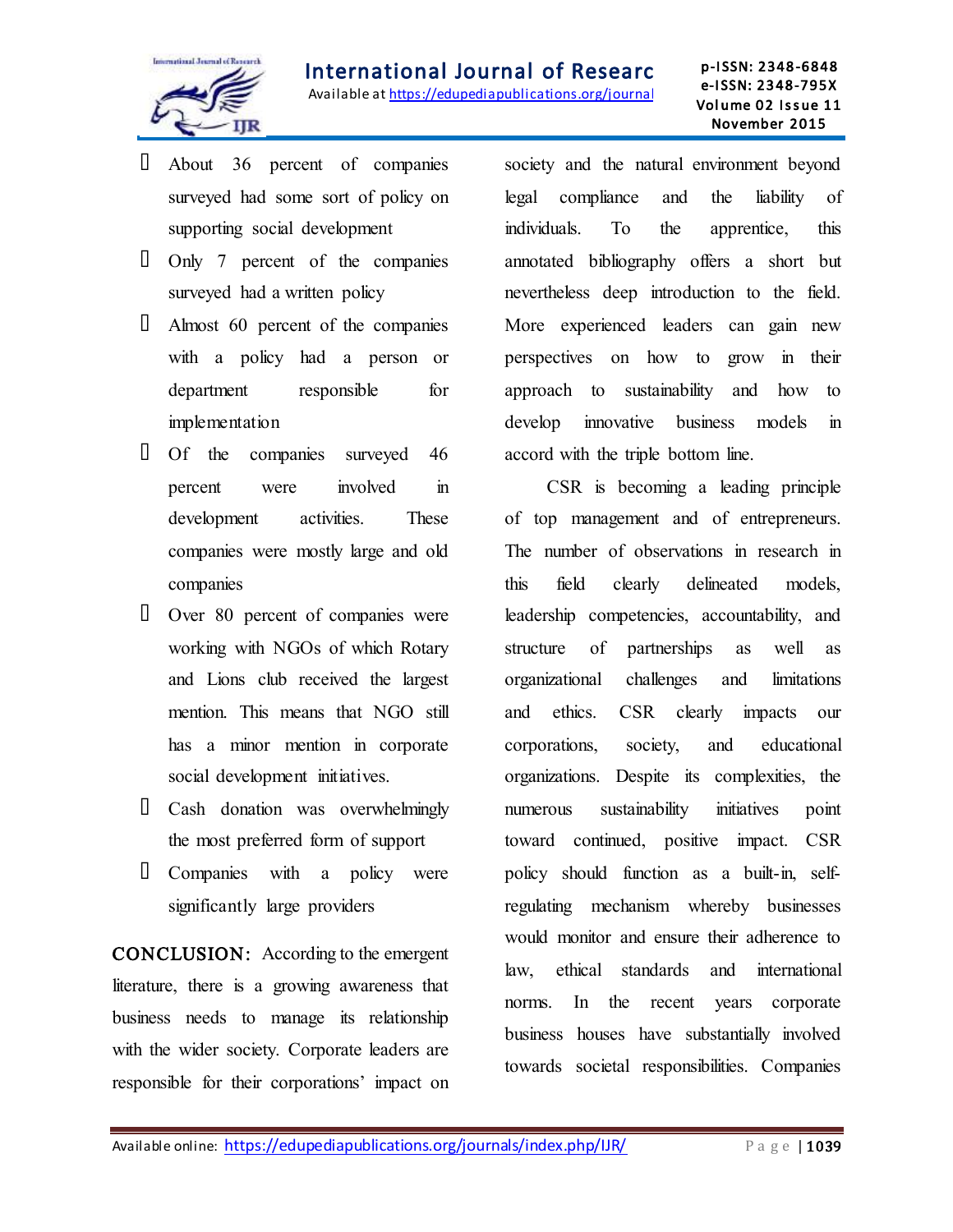

have started to realise the importance of CSR and initiating the steps towards it.

#### REFERENCES:

- Albareda, L., Lozano, J. M., & Ysa, T. (2007). Public policies on corporate social responsibility: The role of governments in Europe. Journal of Business Ethics, 74, 391– 407.
- Alvord, S. H., Brown, L. D., & Letts, C. W. (2004). Social entrepreneurship and societal transformation. Journal of Applied Behavioral Science, 40, 260–282.
- Arora, B. and Puranik. (2004), "A Review of Corporate Social Responsibility in India",
- Development,  $47(3)$ , pp.93-100
- Centre for Social Markets(2001), "Corporate Social Responsibility: Perception of Indian Business, retrived on 5th January 2009 from http://www.csmworld.org.
- $\Box$  Davis Keith(1973) Five prepositions for social responsibility, Business Horizons, pp 19-24
- Dutta, K. and Durgamohan, M. (2009), "Corporate Social Strategy: Relevance and pertinence in

theIndian Context" retried on 6th April, 2009 from www.iitk.ac.in/infocell/announce/co nversion/

- **papers.**
- Edmund R Gray(1981)Planning for corporate social programs-problems and guidelines, "Long range planning", vol 14, p-53
- Kenneth R.Andrews(1971)The concept of corporate strtegy,p20
- Khan, A.F.and Atkinson, A. (1987), "Managerial attitudes to social responsibility: A comparative study in India and Britain",Journal of Business Ethics,6,pp 419-431.
- Nitin Kumar (2014) Corporate Social Responsibility: An Analysis of impact and challenges in India, Abhinav International Monthly Refereed Journal of Research in Management & Technology Volume 3, Issue 5 (May, 2014) Online ISSN-2320-0073
- Teri (2001) "Understanding and Encouraging Corporate Social Responsibility in South Asia",
- Altered Images the 2001 state of corporate responsibility in India poll,p.11,retrived on 16th